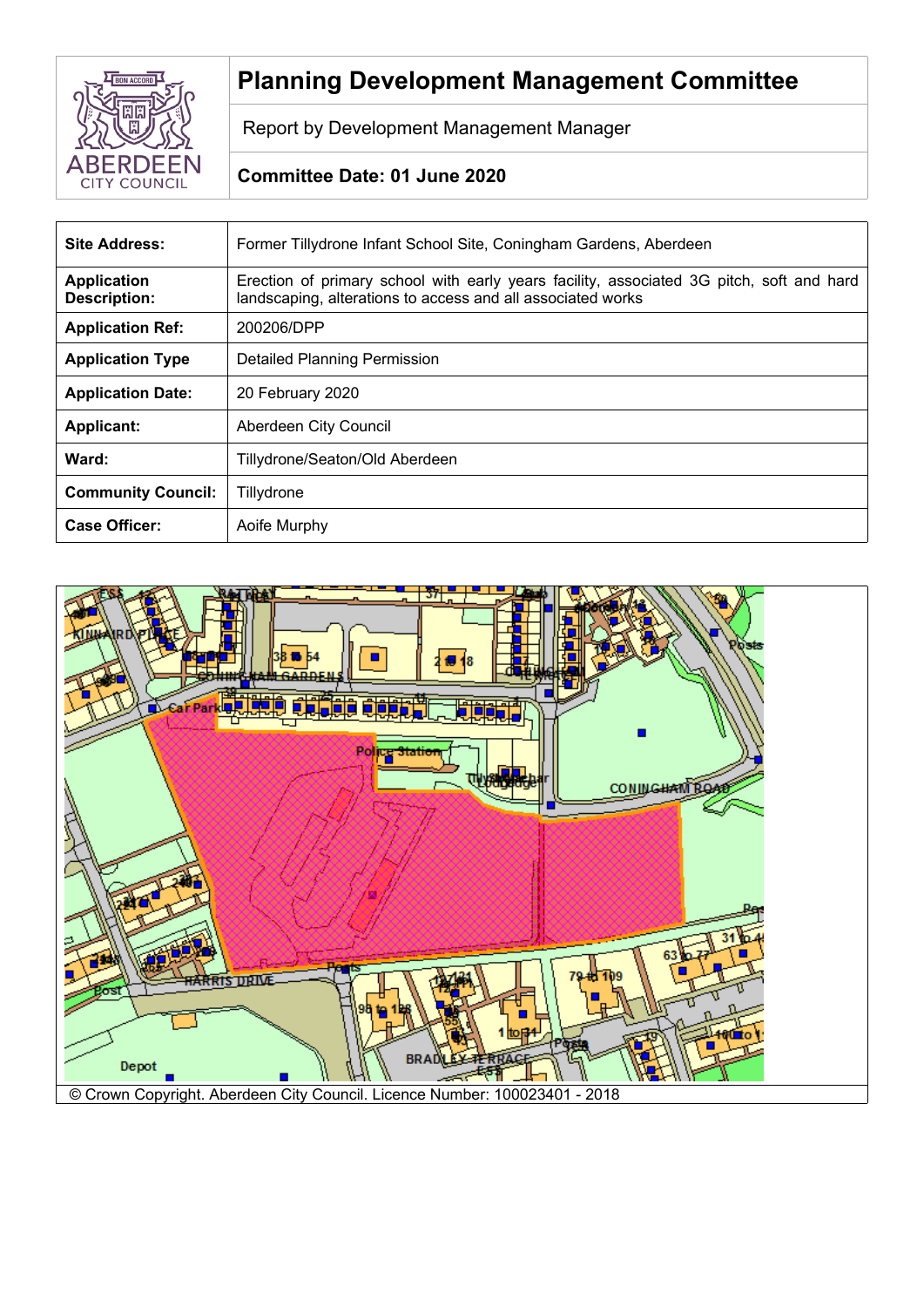#### **RECOMMENDATION**

Approve Conditionally with upfront payment of the contribution and inter-service agreement

#### **APPLICATION BACKGROUND**

#### **Site Description**

The site is located within the residential area of Tillydrone. The site previously accommodated the Tillydrone Infant School and part of the St Machar Primary School, both of which have been demolished and the site currently comprises a grassed piece of land with numerous trees scattered around the site.

The site is bound to the north by a car park, several residential properties and a police station, beyond which lies three public roads, Coningham Road, Coningham Terrace and Coningham Gardens, to the west by Formartine Road, more residential properties and public open space, to the south by Harris Drive, with both existing residential properties and a new residential development currently being constructed beyond that and to the east by the remainder of the vacant land. Beyond the bounding streets lies a mainly residential area with a varied mix of house types ranging from three-storey flatted blocks to single storey terraced sheltered housing.

The site itself has a gradual slope, with the highest point being to the north west and the lowest part being the south east. The site is split by an existing footpath towards the east of the site leading from Coningham Terrace to Harris Drive.

The site itself covers two allocations identified within the current Local Development Plan, the entirety of 0P94 and part of OP90. Both fall within the residential zoning and are identified as forming part of the Strategic Infrastructure Plan Affordable Housing Programme. In terms of the recently published Proposed Local Development Plan, both sites are still allocated as OP94 and OP90, with both still falling within residential zoning however, they are now identified as the site for a new primary school and an education use and/or affordable housing, respectively. The allocation of the OP94 site for a new primary school is therefore in line with the current planning application.

In addition to the above, part of the site is also shown to be residential open space within the Open Space Audit 2010.

#### **Relevant Planning History**

191331/PAN - Proposal of Application Notice for a major development for construction of primary school – Further Consultation Required, 16 September 2019.

As required by the Development Management Regulations 2013, pre-application consultation meetings were carried out on the 24 and 25 September 2019. The outcome of these meetings is outlined in a pre-application consultation report and this will be evaluated further below.

141376 – EIA Screening Opinion for a residential development of approximately 184-270 affordable residential units including open space and landscaping – EIA Not Required, 17 September 2014.

141375 – Proposal of Application Notice for a residential development of approximately 184-270 affordable residential units including open space and landscaping – Further Consultation Not Required, 17 September 2014.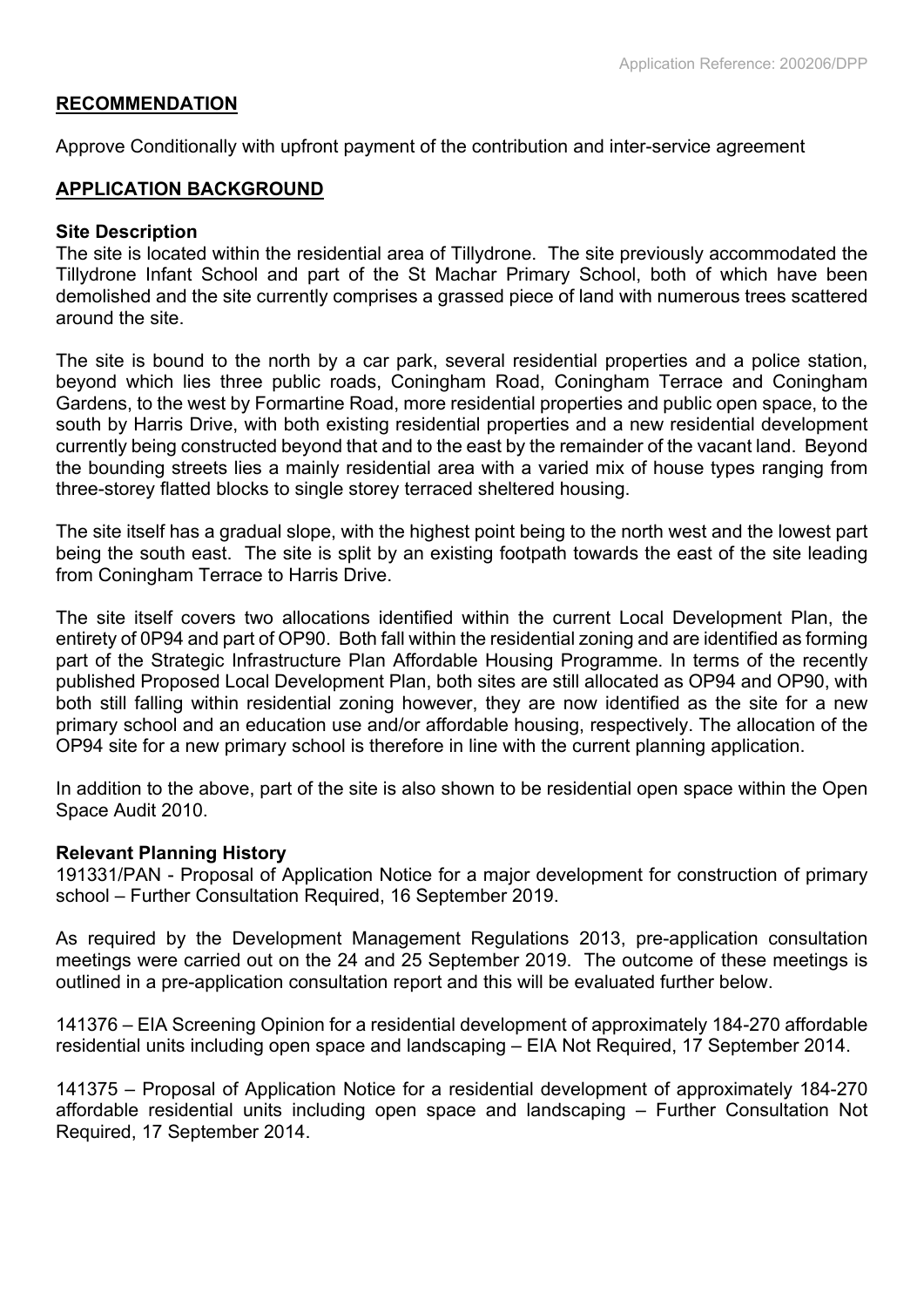# **APPLICATION DESCRIPTION**

#### **Description of Proposal**

Proposed is the erection of a new primary school which will be a mix of single and two storey elements. In addition to Primary accommodation, the building would also incorporate Early Years provision, also proposed within the site are substantial areas of soft and hard landscaping and a 'Multi Use Games Area' (MUGA) Given the existing topography of the site, the school will be cut into the land in an effort to minimise the visual impact. As such, when viewed from the south the full height of the development will be visible, whereas the north will appear to be reduced given the proposed ground level.

The building would be located towards the north west corner of the site, its footprint comprising three wings, which are slightly staggered. The north elevation would provide the main access to school at ground level. The west wing would be across two levels, the lower ground and ground level and would accommodate classrooms, plant rooms, kitchen, dining hall, gym, WCs and changing rooms. Some access to an upper level would be provided, but this would only be for plant maintenance.

The middle wing would also be across the lower ground and ground levels and would accommodate a number of staff related rooms and offices along with two early years activity rooms, classrooms and WC's. Finally, the east wing would be single level and be located on the lower ground level accommodating further classrooms. The roof of this wing would be utilised as a roof terrace and used as the early years external play area, access to which is gained from the ground level of the middle wing.

Vehicular access to the site would be formed in the north west corner with the existing access and car park altered and extended to provide additional parking and hardstanding along the principle elevation. A second access for emergencies/maintenance would be located at the junction of Coningham Terrace and Coningham Road (the existing access to the police station). Further pedestrian access points are proposed at a number of points along the west, south and north boundaries. In terms of access to the building, the main entrance on the north elevation would be for staff, visitors and parents' drop off for the early year's facility. Pupil entrances would be located within the courtyards of the south elevation, allowing for separate access from the south, effectively creating 'public' and 'private' pedestrian accessibility between the north and south.

The remainder of the site would encompass an area of hardstanding mostly to the south of the school, where an external dining area is proposed in the western portion and an outdoor classroom to the south east corner. To the east would be a grassed area with sensory garden and along the eastern boundary would be a MUGA.

Proposed external materials include zinc standing seam roof, a mix of brick, render and cedral cladding to the walls, aluminium framed glazing system, powder coated doors and Kalwall glazing. Colours of all materials have yet to be confirmed.

# **Supporting Documents**

All drawings and supporting documents listed below can be viewed on the Council's website at: [https://publicaccess.aberdeencity.gov.uk/online](https://publicaccess.aberdeencity.gov.uk/online-applications/applicationDetails.do?activeTab=documents&keyVal=Q5OMMLBZFRT00)[applications/applicationDetails.do?activeTab=documents&keyVal=Q5OMMLBZFRT00](https://publicaccess.aberdeencity.gov.uk/online-applications/applicationDetails.do?activeTab=documents&keyVal=Q5OMMLBZFRT00)

- Design and Access Statement, submitted 14 February 2020
- Drainage Assessment, submitted 30 March 2020
- Energy and External Lighting Planning Statement, submitted 14 February 2020
- Noise Impact Assessment, Revision 1, submitted 29 April 2020
- Pre-Application Consultation Report, submitted 14 February 2020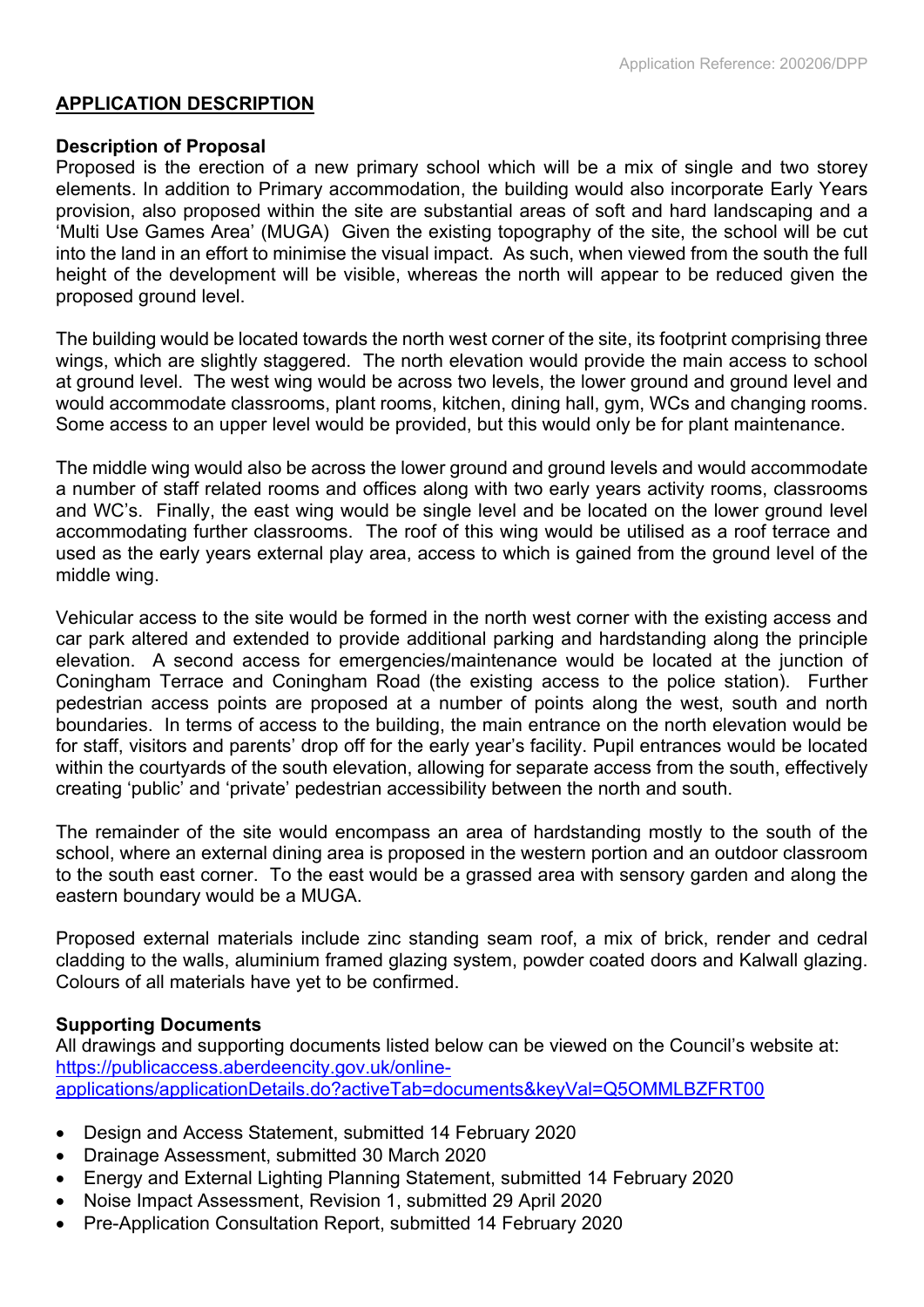- Transport Assessment, submitted 30 March 2020
- Tree Survey Report, submitted 14 February 2020

#### **Reason for Referral to Committee**

The application has been referred to the Planning Development Management Committee because the proposal constitutes a major development and therefore requires to be determined by committee.

#### **CONSULTATIONS**

**ACC - Developer Obligations** – has advised that obligations to the sum of £2,864 for the Core Paths Network will be required.

**ACC - Contaminated Land** – has advised the Service has no objection subject to conditions regarding the submission of a site investigation and a scheme of remediation, if required.

**ACC - Environmental Health** – has reviewed the submitted Noise Impact Assessment and advise that its findings are considered acceptable. However, specification for the various plant and equipment required for the school has yet to be determined, therefore a further definitive assessment will be required. The Service has also advised that an odour impact assessment and lighting strategy are required. In relation to the Multi Use Pitch, the Service are advising that condition be used to restrict its use to ensure that residential amenity is not impacted. Overall, the Service has no objection subject to their comments on the above matters and suggested conditions.

**ACC - Roads Development Management Team** – has provided comments on aspects such as access, vehicle access and servicing, access for pedestrians, public transport and a travel plan framework. The Service has advised that it has no objection to the development subject to their comments and conditions.

**ACC - Waste Strategy Team** – has advised that the development would be classified as commercial and therefore receives business waste collection. As such, only general comments regarding this aspect can be provided. An Informative can be applied to the planning permission covering this.

**Aberdeen International Airport** (AIA) – has examined the development from an aerodrome safeguarding perspective and confirm that the proposal could conflict with Airport infrastructure unless a Bird Hazard Management Plan and Landscaping Plan are requested via conditions. The Airport also refer the applicant to advise on the operation of cranes. An Informative can be applied to the planning permission covering this.

**Police Scotland** – has reviewed the proposal and provided advice regarding the layout and the building itself. This consultee is satisfied that the development proposed comprises acceptable forms of security.

**Scottish Environment Protection Agency** – has advised that it has no objection subject to a condition requesting details of environmental enhancement measures within the development.

**Scottish Water** – has advised that there is sufficient capacity at the Water Treatment Works and the Nigg PFI Waste Water Treatment Works. Further investigation works will be required to be undertaken by Scottish Water and as such an application will require to be submitted to them.

**Tillydrone Community Council –** No comments received.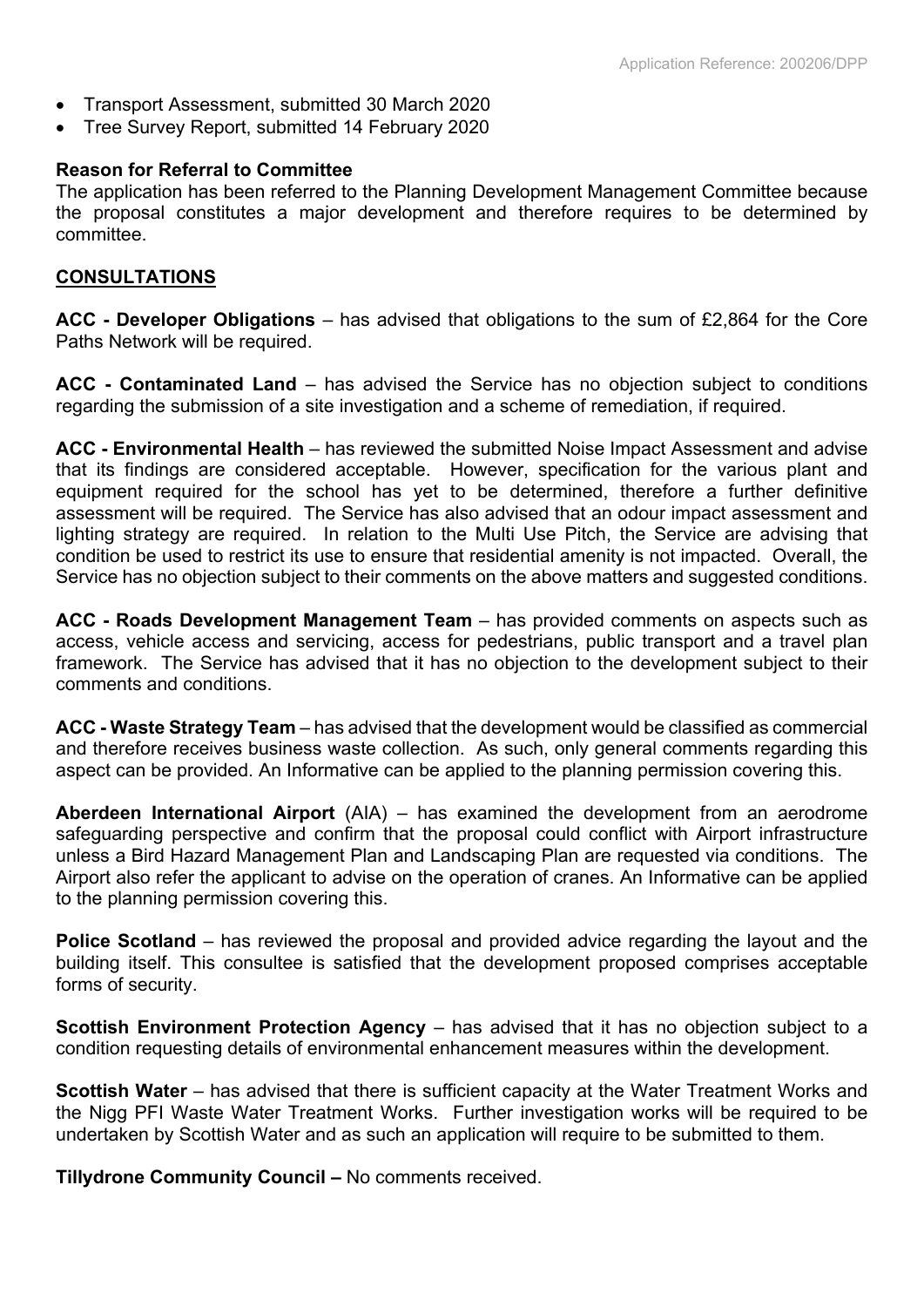# **REPRESENTATIONS**

None

# **MATERIAL CONSIDERATIONS**

#### **Legislative Requirements**

Sections 25 and 37(2) of the Town and Country Planning (Scotland) Act 1997 require that where, in making any determination under the planning acts, regard is to be had to the provisions of the Development Plan and that determination shall be made in accordance with the plan, so far as material to the application unless material considerations indicate otherwise.

# **National Planning Policy and Guidance**

Scottish Planning Policy (SPP)

# **Aberdeen City and Shire Strategic Development Plan (2014) (SDP)**

The purpose of the SDP is to set a spatial strategy for the future development of the Aberdeen City and Shire. The general objectives of the plan are promoting economic growth and sustainable economic development which will reduce carbon dioxide production, adapting to the effects of climate change, limiting the use of non-renewable resources, encouraging population growth, maintaining and improving the region's built, natural and cultural assets, promoting sustainable communities and improving accessibility.

From the 29 March 2019, the Strategic Development Plan 2014 will be beyond its five-year review period. In the light of this, for proposals which are regionally or strategically significant or give rise to cross boundary issues between Aberdeen City and Aberdeenshire, the presumption in favour of development that contributes to sustainable development will be a significant material consideration in line with Scottish Planning Policy 2014.

The Aberdeen City Local Development Plan 2017 will continue to be the primary document against which applications are considered. The Proposed Aberdeen City & Shire SDP may also be a material consideration. The Proposed SDP constitutes the settled view of the Strategic Development Planning Authority (and both partner Councils) as to what should be the final content of the next approved Strategic Development Plan. The Proposed SDP was submitted for Examination by Scottish Ministers in Spring 2019, and the Reporter has now reported back. The Scottish Ministers will consider the Reporter's Report and decide whether or not to approve or modify the Proposed SDP. The exact weight to be given to matters contained in the Proposed SDP in relation to specific applications will depend on whether:

- these matters have been subject to comment by the Reporter; and
- the relevance of these matters to the application under consideration.

# **Aberdeen Local Development Plan (2017)**

- Policy D1 Quality Placemaking by Design
- Policy I1 Infrastructure Delivery and Planning Obligations
- Policy T2 Managing the Transport Impact of Development
- Policy T3 Sustainable and Active Travel
- Policy T5 Noise
- Policy B4 Aberdeen Airport
- Policy H1 Residential Areas
- Policy CF1 Existing Community Sites and Facilities
- Policy CF2 New Community Facilities
- Policy NE5 Trees and Woodland
- Policy NE6 Flooding, Drainage and Water Quality
- Policy R2 Degraded and Contaminated Land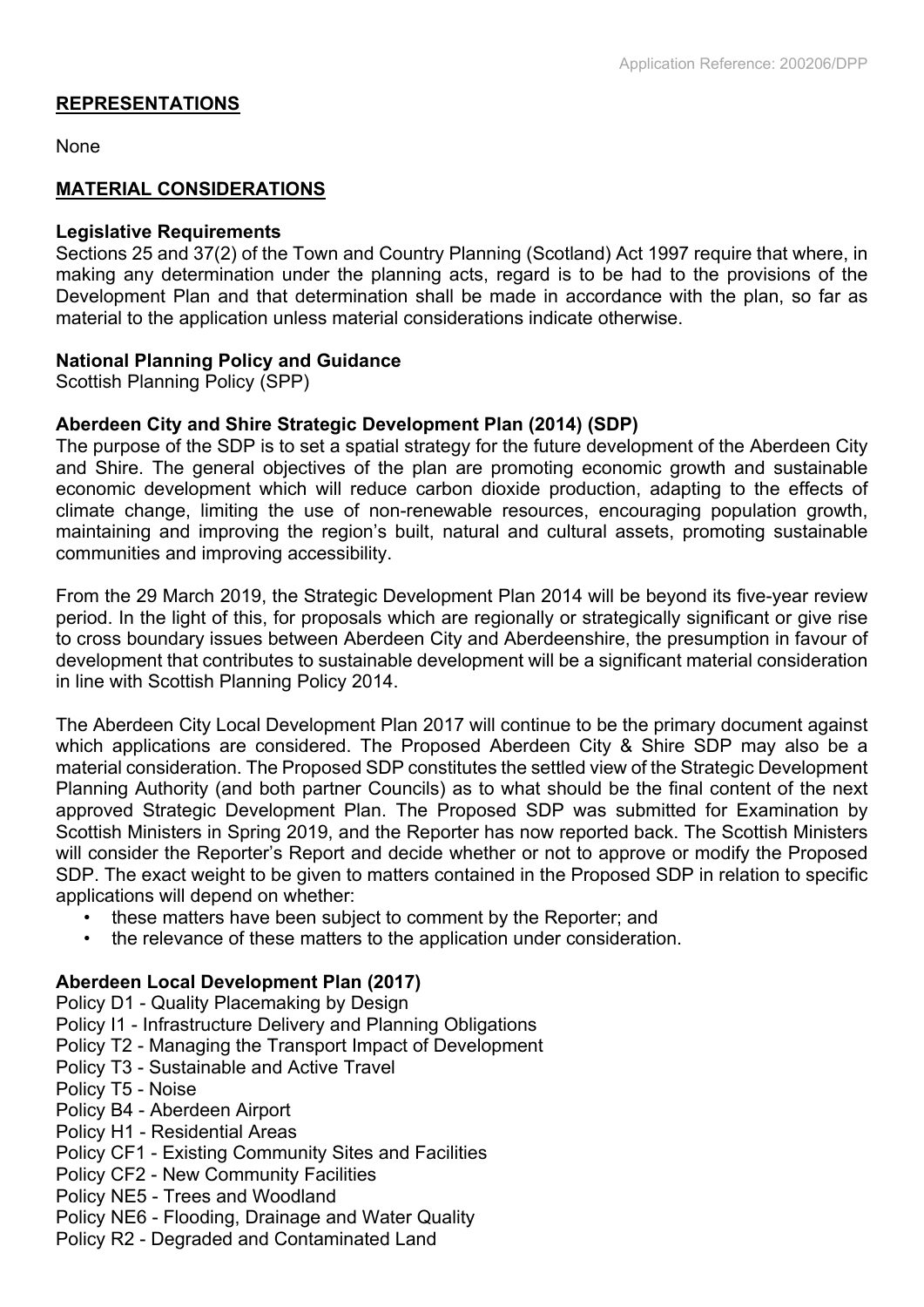Policy R6 - Waste Management Requirements for New Development Policy R7 - Low and Zero Carbon Buildings, and Water Efficiency

# **Supplementary Guidance**

Planning Obligations Transport and accessibility Noise Flooding, Drainage and Water Quality Green Space Network and Open Space Resources for New Development

# **Other Material Considerations**

Local Development Plan Allocations:

OP94 - Tillydrone Primary School - Site of former Tillydrone Primary School. Forms part of the Strategic Infrastructure Plan Affordable Housing Programme.

OP90 - St Machar Primary School - Primary School is now vacant and surplus to requirements. Forms part of the Strategic Infrastructure Plan Affordable Housing Programme.

# **Proposed Aberdeen Local Development Plan (2020)**

The Proposed Aberdeen Local Development Plan (ALDP) was approved at the Council meeting of 2 March 2020. The Proposed ALDP constitutes the Council's settled view as to what the final content of the next adopted ALDP should be and is now a material consideration in the determination of planning applications. The Aberdeen Local Development Plan 2017 will continue to be the primary document against which applications are considered. The exact weight to be given to matters contained in the Proposed ALDP (including individual policies) in relation to specific applications will depend on whether –

- these matters have been subject to public consultation through the Main Issues Report; and,
- the level of objection raised in relation these matters as part of the Main Issues Report; and,
- the relevance of these matters to the application under consideration.

The foregoing can only be assessed on a case by case basis. The relevant policies related to this proposal area as follows:

Policy WB3 - Noise Policy NE4 - Our Water Environment Policy NE5 - Trees and Woodland Policy D1 - Quality Placemaking Policy R5 - Waste Management Requirements from New Developments Policy R2 - Degraded and Contaminated Land Policy R6 - Low and Zero Carbon Buildings and Water Efficiency Policy H1 - Residential Areas Policy CF2 - New Community Facilities Policy I1 - Infrastructure Delivery and Planning Obligations Policy T2 - Sustainable Transport Policy T3 - Parking Policy B3 - Aberdeen International Airport and Perwinnes Radar

Also relevant is the proposed allocations:

OP94 - Tillydrone Primary School - site for a new primary school.

OP90 - St Machar Primary School - an education use and/or affordable housing.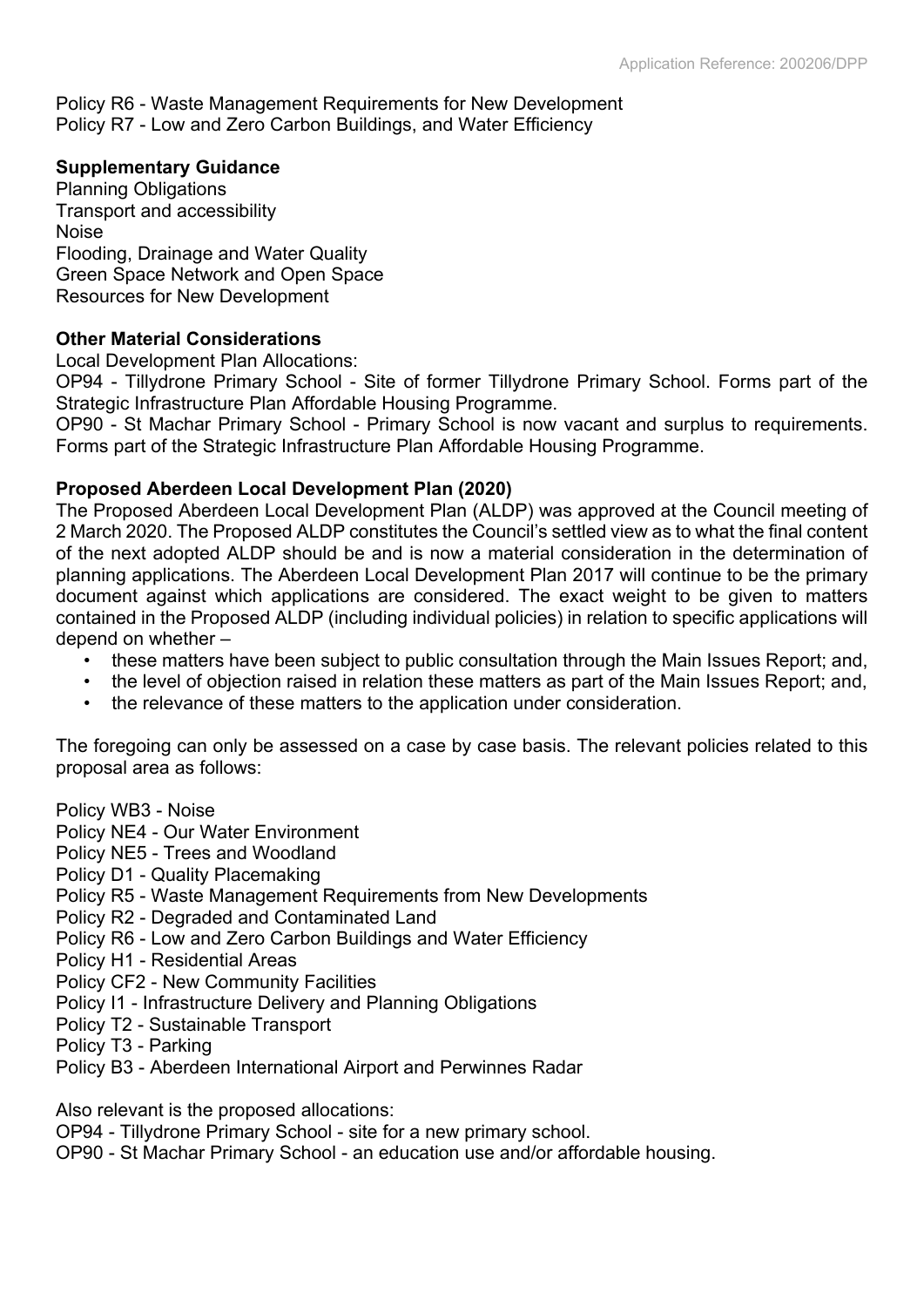# **EVALUATION**

# **Pre-Application Consultation**

As part of the major application process, two pre-application consultation events were carried out on the 24 and 25 September 2019 at the Tillydrone Community Campus. The event was attended by a range of local residents and the community including both current and future parents of children at the current Riverbank School. Comments highlighted by the public, have been incorporated into the proposed development. The majority of comments were in support of the proposal.

## **Principle of Development**

The site falls within the entirety of allocated sites OP94 and part of OP90 of the current 2017 LDP, both of which form part of the Strategic Infrastructure Plan Affordable Housing Programme and fall within residential zoning as designated by the LDP. However, within the Proposed LDP (March 2020), while both sites are still allocated as OP94 and OP90, OP94 is now allocated for a new primary school and OP90 for education use and/or affordable housing, with both sites still falling within residential zoning.

The content of the Proposed LDP now constitutes the settled view of the Council and is now a material consideration in the determination of this planning application. In this instance, weight can will be given to the content of the Proposed LDP, as the development of a new primary school on these sites is in full compliance with the relevant OP94 and OP90 allocations within this document. Council Services such as Housing were consulted on the changes to both OP94 and OP90 allocations within the Proposed LDP, as such it is the view of the Council that both sites are no longer required for affordable housing and would be suitable for a new school/education use.

With regards to local plan policies as the site and surrounding area is zoned for residential, Policy H1 - Residential Areas applies and as the development is for a new community facility, Policy CF2 - New Community Facilities is also required to assess the proposal. In addition, as the site is also designated as residential amenity in the 2010 Open Space Audit.

Policy H1 advises that proposals for non-residential uses should be complementary to the existing residential use and should not cause conflict with, or any nuisance to, the enjoyment of existing residential amenity. Policy CF2 advises that proposals for new community facilities shall be supported, in principle, provided they are in locations convenient to the community they serve and are readily accessible.

In this instance, the proposed development will see a new primary school being erected on the site of two former primary schools and which is allocated within the proposed LDP for a new primary school and educational use, respectively. It is therefore considered that this site is an appropriate location for the proposed development, especially given its relatively central location within the wider Tillydrone residential area that it will serve. While the aspect of accessibility will be discussed further in this evaluation, it is considered that for the purpose of establishing the principle of development, this site is ideal for such a use and would be easily accessible to future staff and pupils. Furthermore, it is unlikely that the new development would result in a conflict with the existing amenity, but this aspect will be fully explored further in the evaluation below.

Overall, it is considered that the site can, in principle, satisfactorily accommodate a new primary school. While the issue of amenity and access will be fully assessed below, it is considered that the principle of development can be established and the proposal is in compliance with Policy H1 and CF2.

While part of the site is designated within the Open Space Audit as residential amenity space, consideration is required to be given to the proposed LDP allocations. So, while the development would result in the loss of this open space provision, the site was always earmarked for development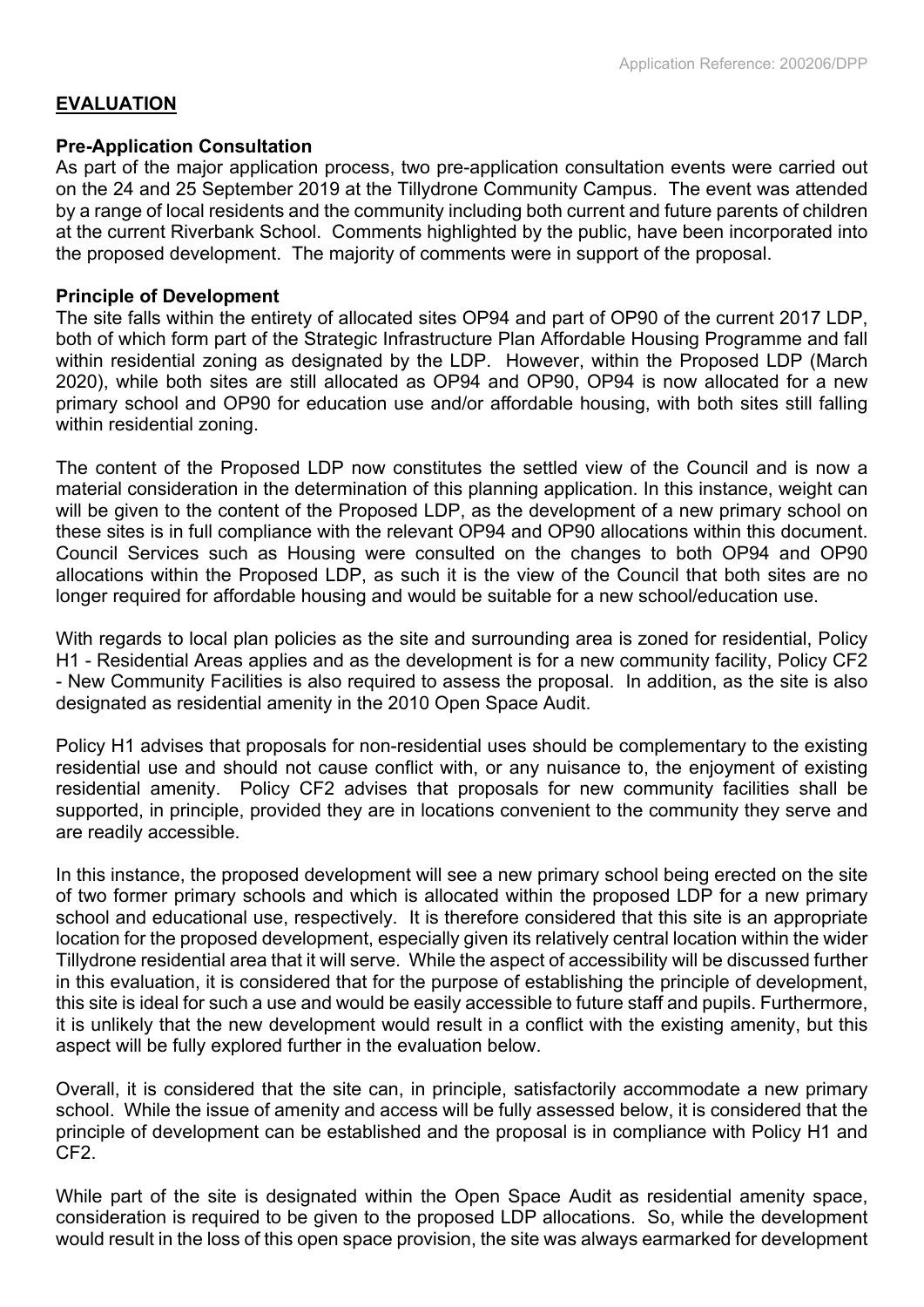which is highlighted by the current and proposed allocations, which is a material consideration that outweigh the loss of open space.

#### **Siting, Layout and Design**

The siting, layout and design of the site and school will be assessed against Policy D1 - Quality Placemaking by Design. D1 requires development to have high standards of design with a strong and distinctive sense of place that has taken in the context of the surrounding area.

It is considered that the siting of the new school is appropriate and allows for ease of access off the existing public road. In terms of layout, siting the school towards the north west of the site means that the development is well related to existing buildings and the remainder of the site remains as open space for the school pupils. This allows for the benefit of having the hardstanding and grassed areas connected allowing for easy transition between the two areas.

Overall the design of the proposed school is considered acceptable. The school itself is of a modern design that both respects and enhances the existing character of the area. It is a contemporary interpretation of a school that encompasses three wings that have been slightly staggered from each other. Given the topography of the site, the building is split over a number of levels. From the north, the building appears to be single storey while from the south, all three wings appear to be different heights, adding further interest to the design and visual impact of the building. The design is enhanced by the use of three main materials to the external walls, which are brick, cladding and render. While the specification or colour of the materials require to be finalised, the agent has advised that it is intended to use colours like grey and off white. It is considered that these colours would work well given the context of the surrounding area.

In terms of the six essential qualities highlighted by Policy D1, it is considered that they can be achieved by this development for the following reasons. The site itself is distinctive in the sense of being an open area visible from a number of different aspects and it is considered that the school has been designed/positioned in such a way that it successfully responds to this context and the character of the surrounding area through the use of appropriate materials which complement the surrounding residential area. Overall, it is considered that this development will be welcoming to all.

The development has been designed in such a way that it gives precedence to pedestrian movement, with vehicles restricted to the north west of the site. In addition, new pedestrian access points have been introduced along all boundaries, which will allow for easy access to the site from a number of different directions. Also, through the use of landscaping it will be clear how the open space can be defined and used. Finally, given the location of the site and proximity to residential properties, it is considered that the site will be highly visible which will result in a high level of natural surveillance. As such, it is considered that the development is both safe, pleasant and easy to get around.

The development is for an educational use, however it is considered that the building proposed is adaptable and given the level of space available could be used for another purpose, such as a community use should it be required. Furthermore, outwith school hours the school grounds will be readily accessible to the public. In light of the foregoing it is considered that the development and site are both adaptable.

Finally, in terms of resource efficiency, given that it is a new build, it is considered that a certain level of efficiency will be achieved. The site will also be easily accessible by other sustainable modes of transport such as walking and cycling and public transport, which will aid with the reduction of car users travelling to the site.

In light of the above, it is considered that the development has been well designed and responds successfully to the context of the site and its surrounding characteristics, while still being a modern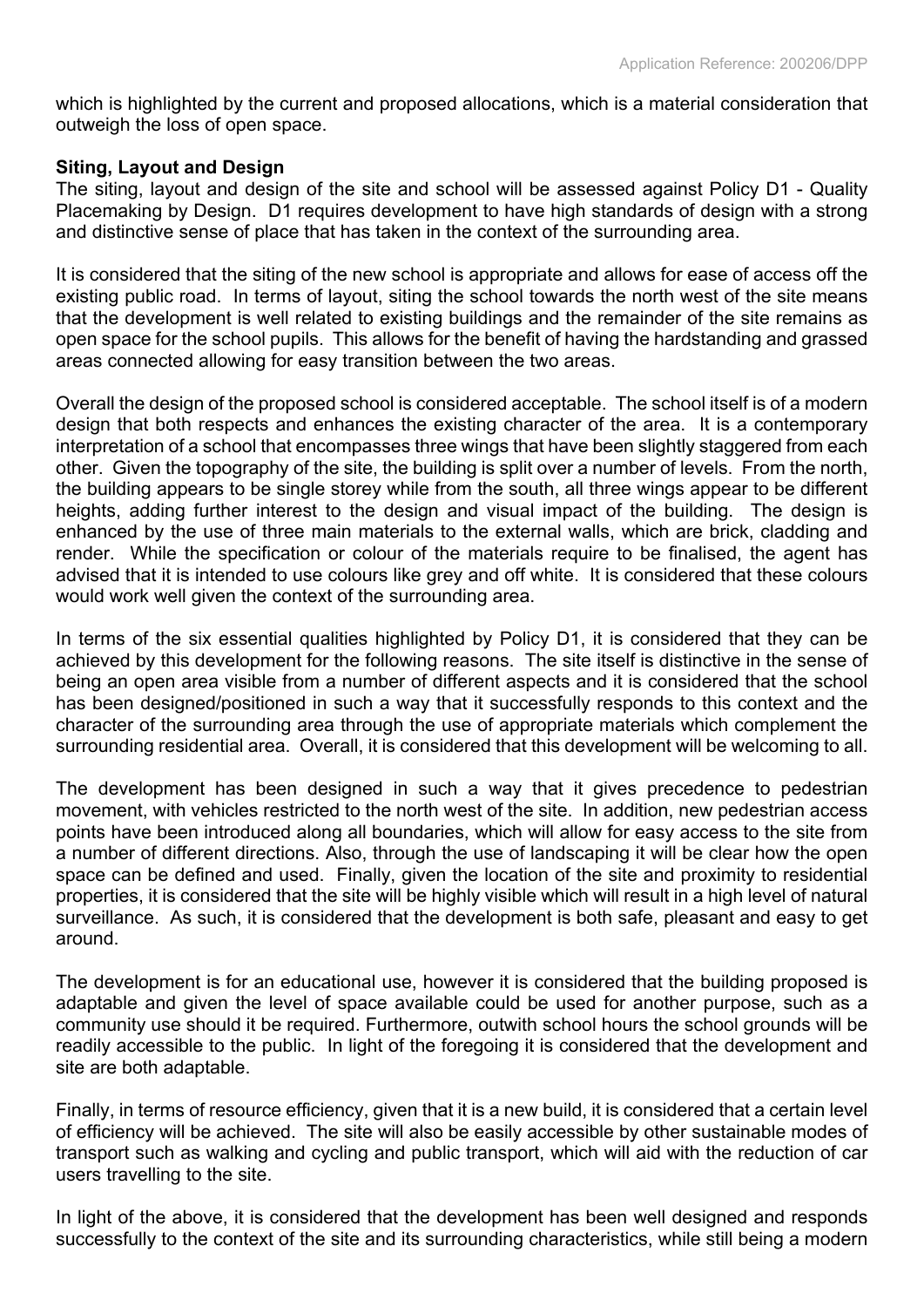addition. However, given the limited detail provided with regards to the proposed finish it is necessary to request this information via condition. Nevertheless, it is considered that overall the proposal complies with Policy D1 - Quality Placemaking by Design.

# **Amenity**

As per the requirements of Policy T5 – Noise, a Noise Impact Assessment has been submitted and reviewed by the Council's Environmental Health Service. The report highlights that a noise survey was undertaken at the site in order to ascertain existing noise levels in and around the site. The assessment outlines that operational activities relating to the development have also been undertaken. This includes operational transportation, building services noise, external learning space and noise from the MUGA. While the report outlines that the acoustic design proposals for the development will need be updated as the design evolves, due to the specification of some plant is yet to be confirmed, the assessment undertaken demonstrates that the necessary requirements of planning can be met, with respect to acoustics, noise and vibration.

Environmental Health has agreed that it is satisfied with the proposal in terms of noise, however in relation to the additional plant that will still be required, a further Noise Impact Assessment will be required to ensure that satisfactory levels of noise emissions can be achieved at sensitive receptors. This additional plant will also include details of the ventilation for the proposed kitchen as its specification is still outstanding. Given that overall the development is unlikely to cause any issues with regards to noise, it is accepted that this information can be requested via condition.

In terms of the noise emanating from the proposed MUGA, while the Council operates an open grounds policy to the school grounds outwith school hours, this does not extend to MUGAs. This area will only be available to the public on pre-booked basis and as such it will not be freely available. Given the proximity to existing housing to the south, it is considered appropriate to condition the pitch's hours of use, in order to ensure residential amenity is not impacted upon. Environmental Health are agreeable to this and this approach is standard practice for a development of this nature.

With regards to lighting, no information has been submitted at this time, but it is recognised that a final design for the required lighting solutions, in particular for the pitch, has not been finalised. As such Environmental Health still requires demonstration of how the lighting will comply with the relevant standards through the submission of a further report. It is considered that this can be secured by condition.

Overall, the information submitted with this application is considered to be acceptable and sufficient to allow the Planning Service to undertake an assessment against the aspect of amenity. It is considered that, while the school lies adjacent to residential properties, no undue impact is expected, as such it is considered that the development complies with Policy T5.

With regards to odour, the school kitchen, and therefore the ventilation, has yet to be designed and as such no plant has been specified. However, given the end use, Environmental Health considered the risk of adverse impact from malodour is very low, as such the Service is satisfied that this information is not required to assess this application at this time. However, the Service will need to ensure that the proposed plant is acceptable as such, an Odour Impact Assessment will be required prior to the building being brought into use. This can be secured with the use of an appropriate condition.

# **Transport Impacts**

Under Policies T2 and T3, commensurate with the scale and anticipated impact, new developments must demonstrate that sufficient measures have been taken to minimise traffic generated and to maximise opportunities for sustainable and active travel.

The Roads Development Management Team have reviewed the submitted Transport Statement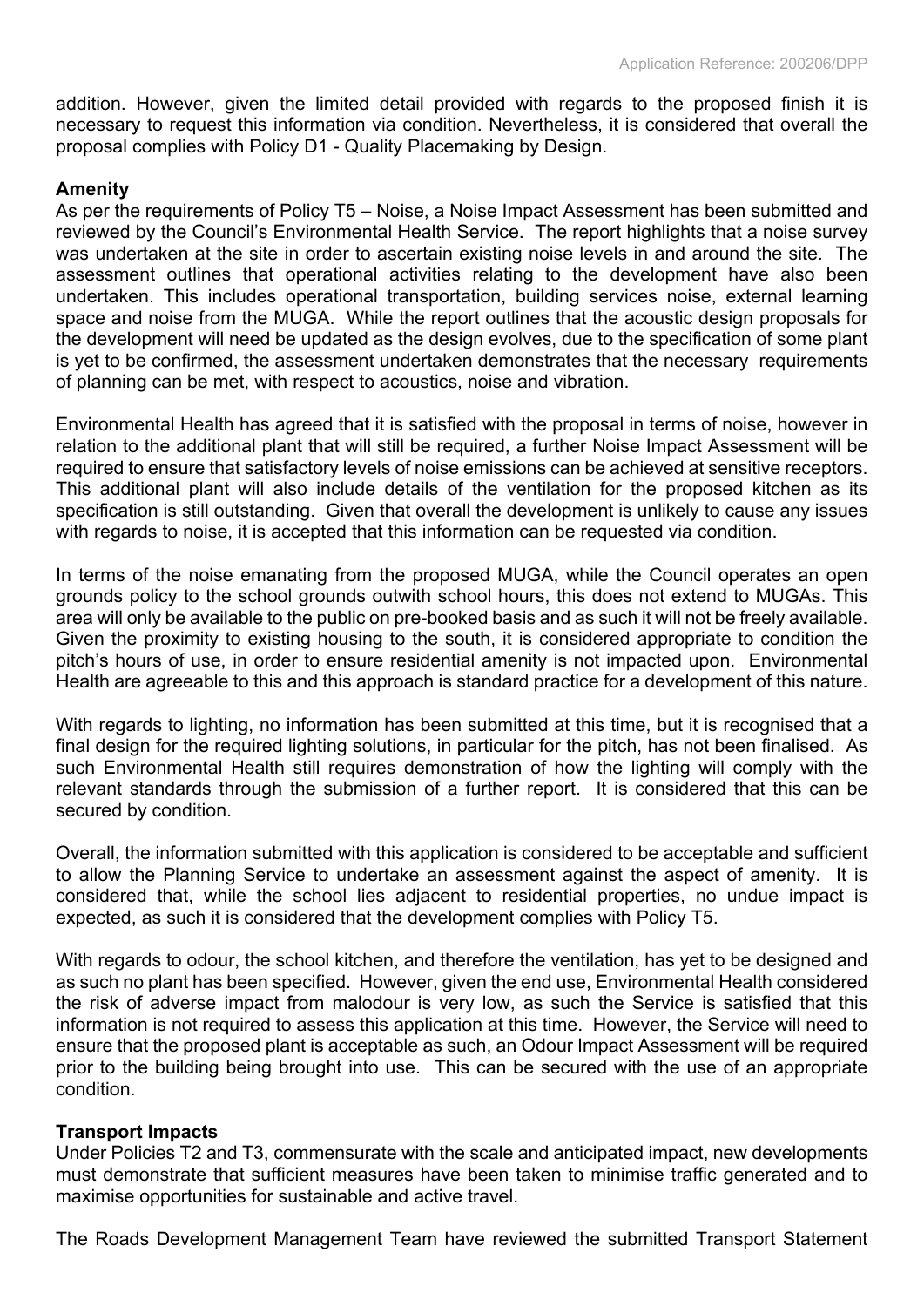and have provided comments on access, parking, sustainable modes of transport and the proposed travel plan framework.

With regards to access, the existing access off Coningham Gardens will be utilised to serve the proposed development, however, it is noted that the access will be slightly relocated and widened. The swept path analysis contained within the Transport Statement shows that the newly widened access would be sufficient to serve the development.

In terms of parking, 48 spaces (including 3 disabled/accessible spaces) have been proposed, based on the current number of staff, this is considered acceptable. While the Service is aware that due to the capacity of the school the staff numbers may change, it would not be so significant to require additional spaces. In addition, given the site's accessibility by other modes of transport, the aspect of parking is considered acceptable.

The development proposes a sufficient number of sheltered cycle spaces from both staff and pupils, which is considered appropriate given the use and size of the development. Also, given the site's location within the surrounding community, it is considered that it is easily accessible by walking and cycling. Further to this, the site is well served by public transport, with bus stops within 150 to 200m of the various access points.

A Travel Plan is required to improve safety measures and reduce car trips to the site. This would be of benefit to both staff and those using the school/early learning units. Should an approval be granted, a condition will be applied requesting the approval and implementation of a travel plan.

In light of the above, it is considered that the proposed development can be easily accessed via the existing entrance and can provide a suitable level of parking. In addition, given the site's location, it is noted that the development would be readily accessible by other means of travel such as walking, cycling and public transport. As such the development is considered to be in compliance with Policy T2 - Managing the Transport Impact of Development and Policy T3 - Sustainable and Active Travel; as well as the Council's Supplementary Guidance Transport and Accessibility.

# **Contaminated Land**

In light of the sensitive end-use of the proposed development and the fact that the site has been subject to previous development, it is considered likely that there may be areas of ground with some potential for contamination, particularly from previously demolished buildings. As such a site investigation is therefore recommended and should include analysis for the presence/absence of asbestos fibres, given the age of the previous school. Contaminated Land has advised that they would review a scope of works for the proposed site investigation in advance of any investigation being undertaken, in order to ensure an appropriate scale of investigation is undertaken. It is considered by the Planning Service that this is an appropriate course of action with the assessment being requested via condition and prior to the commencement of development. Subject to the results of that investigations the proposal is deemed to comply with Policy R2 - Degraded and Contaminated Land.

# **Flooding and Drainage**

A drainage assessment was undertaken on this site and has advised that there are existing private drains within the site serving the existing development and that any existing drains encountered during construction are to be diverted or removed/abandoned as required. In terms of public infrastructure, there are existing combined sewers and an existing culvert within Harris Drive to the south of the site.

With regards to the proposed development, foul drainage from the proposed development will discharge via new gravity drains and a disconnection chamber to the existing combined sewer within Harris Drive. While surface water run-off from both the building and parking area will be discharged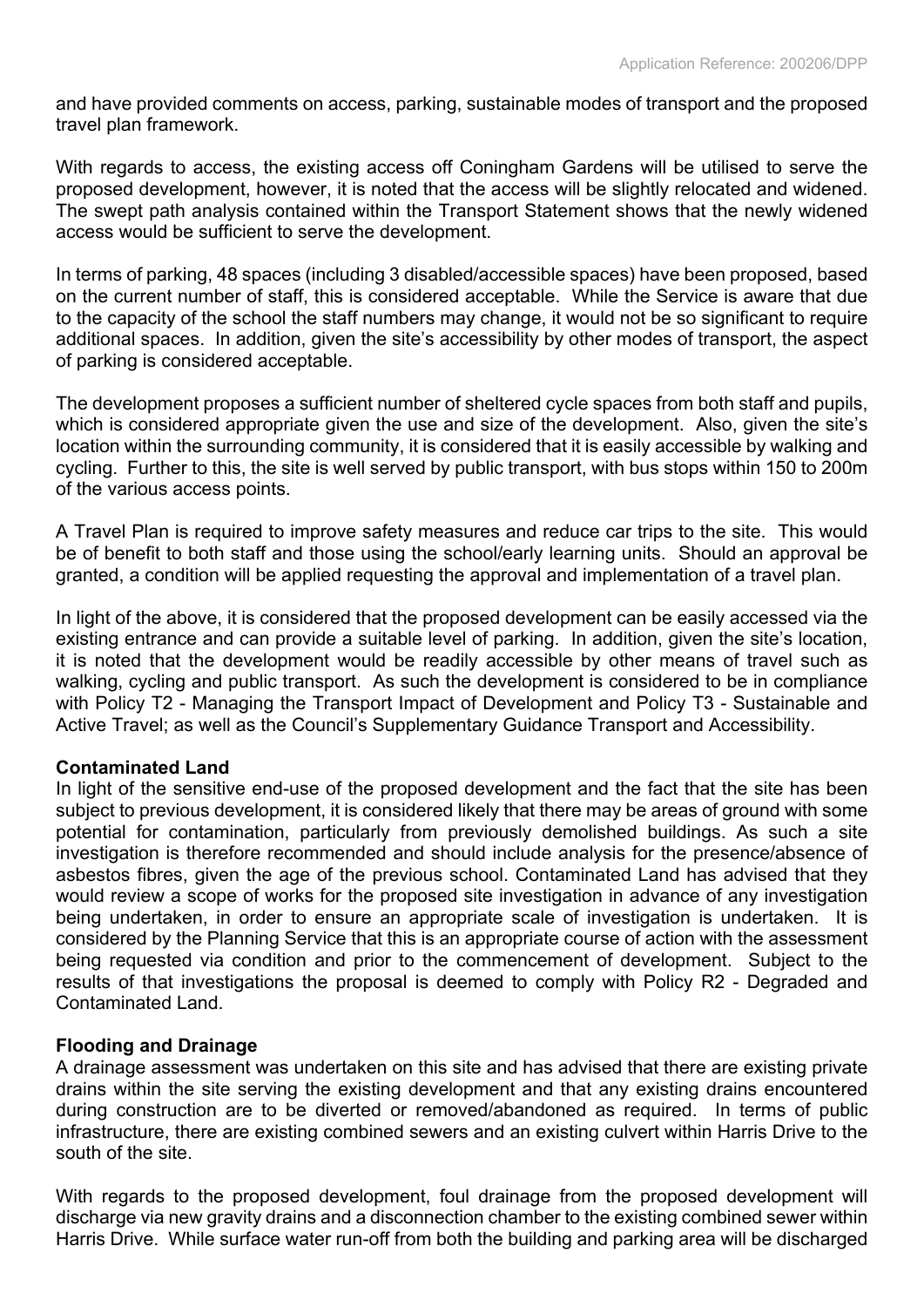via a stone filled filter trench to the new cellular storage attenuation tank. The tank will discharge at a restricted rate via an outlet control manhole and disconnection chamber to the existing culvert within Harris Drive.

The details within the assessment have been reviewed and are found to be acceptable. As such the proposal is considered to comply with Policy NE6 - Flooding, Drainage and Water Quality.

#### **Trees and Landscaping**

Several trees can be seen on the site, as such a tree survey has been undertaken and submitted for review. It has identified seven trees that should be felled for either woodland management or health and safety. Younger trees have been grouped in to four areas, a number of these trees will be affected by the school or the car park area. However, they are of a size that they could be readily moved to an area that would not be affected by the development. This is considered an appropriate option, which would allow the development to proceed whilst also retaining the trees. In terms of tree protection, fencing is proposed to be erected and this is considered necessary and acceptable for the duration of construction.

While there would be a loss of some trees, in light of the details within the tree survey, this is considered appropriate and may have happened whether the development was taking place or not. The movement of the smaller trees is also necessary as there is no suitable alternative for this school site, however, should the movement and replanting of existing tree stock fail, compensatory planting would be sought to ensure that woodland features on this site is retained. Overall, the development is considered acceptable when assessed against Policy NE5 - Trees and Woodland.

With regards to landscaping of the site, details have been submitted and overall the proposed works are acceptable, however some amendments are required to ensure that the site is accessible to all and the site is appropriately screened. As such, it is considered necessary to request an amended landscaping scheme via condition. With the use of this condition, we can ensure that the trees mentioned above are re-planted in appropriate locations or compensatory planting shown.

# **Developer Obligations**

Upon assessing the development with regards to the criteria with Policy I1 - Infrastructure Delivery and Planning Obligations and its Supplementary Guidance, it has been deemed appropriate to request obligations towards the Core Path Network, to the sum of £2,864. The agent has advised that they are agreeable to this.

# **Aberdeen Airport**

Aberdeen Airport has advised that the development could conflict with the safeguarding criteria unless two condition are attached requesting a Bird Hazard Management Plan and a Landscaping plan, both of which will require to be agreed with the Airport. The Planning Service find this request acceptable and should the application be granted these conditions would be attached. With the use of these conditions, it is considered the proposal complies with Policy B4 - Aberdeen Airport.

#### **Other Matters**

A bin store has been denoted on the submitted site plan to the north east corner of the proposed car park. The location is acceptable to Roads Development Management in terms of waste collection, while Waste Strategy has provided general comments in relation to waste collection for commercial premises. The information is acceptable and it is considered that the development would be adequately serviced as per the requirements of Waste - Policy R6 - Waste Management Requirements for New Development.

As per Policy R7 - Low and Zero Carbon Buildings, and Water Efficiency, all new buildings, must meet at least 20% of the building regulations carbon dioxide emissions reduction target applicable at the time of the application through the installation of low and zero carbon generating technology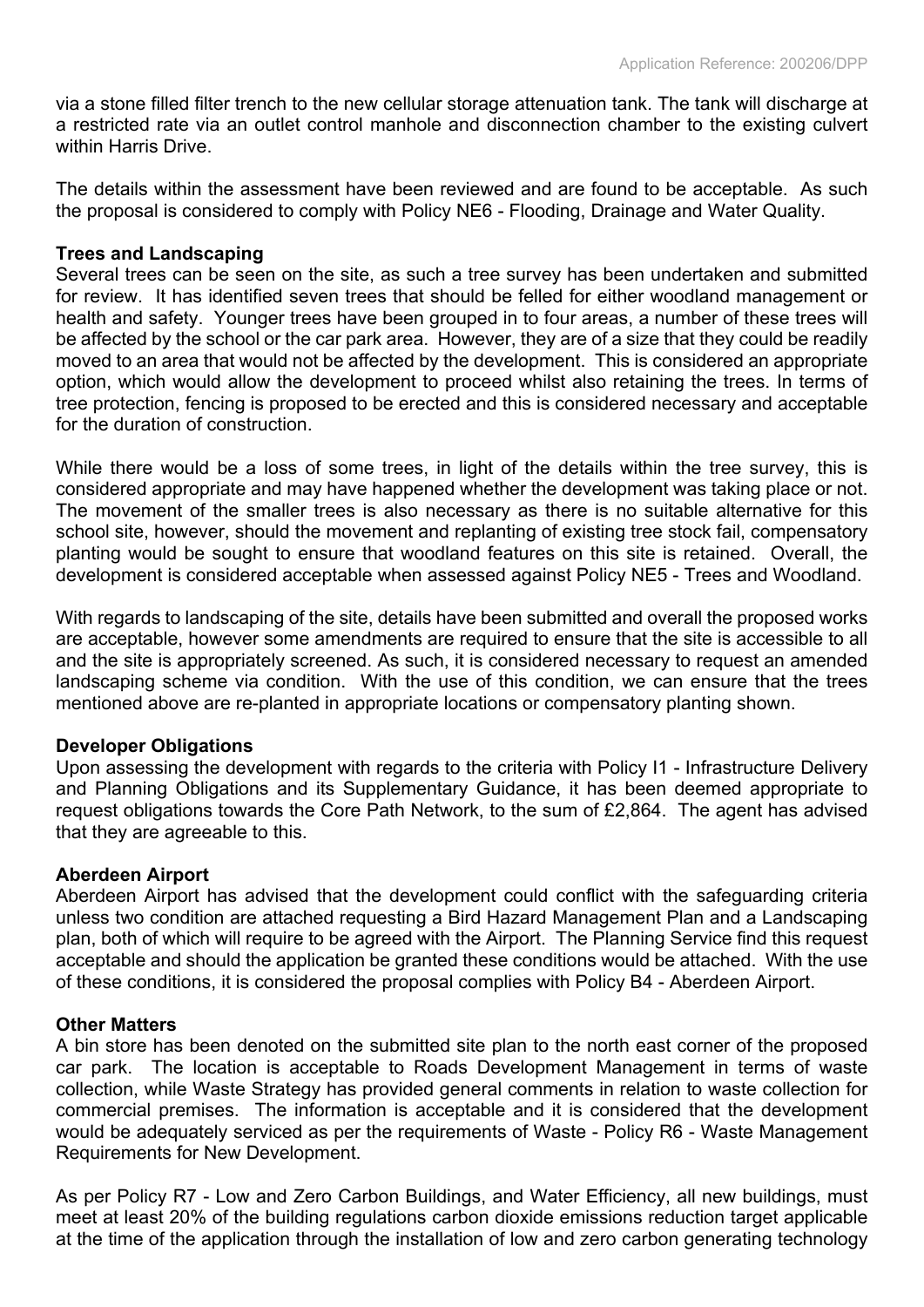and should reduce the pressure on water abstraction from the River Dee, and the pressure on water infrastructure. While some information has been submitted is it considered necessary to condition further details with regards to the Energy Statement and Water Efficiency, in order to ensure compliance with Policy R7 - Low and Zero Carbon Buildings, and Water Efficiency

#### **Heads of Terms of any Legal Agreement**

As mentioned above contributions are required towards the Core Path Network. Heads of Terms have been agreed and the obligations would be secured by an upfront payment and an inter-service agreement, subject to the application being recommended for approval.

# **Aberdeen City and Shire Strategic Development Plan (2014) (SDP)**

This development is not considered to be a strategic proposal that requires cross-boundary consideration, it does therefore not require a detailed assessment against the SDP.

#### **Proposed Aberdeen Local Development Plan**

In relation to this particular application, the site is to be allocated as OP94 and OP90, now identified as the site for a new primary school and an education use and/or affordable housing, respectively within the Proposed Plan. This is a material consideration of weight that is required to be taken into account in the assessment of this application. In terms of the Proposed Plan, the development is acceptable and in full compliance with the future allocation. All other relevant policies in the Proposed Aberdeen Local Development Plan 2020, that have been highlighted above, substantively reiterate those in the adopted Local Development Plan. As such the proposal is acceptable in terms of both Plans for the reasons previously given.

#### **Conclusion**

While the development is not fully in compliance with the allocations within the current Aberdeen Local Development Plan 2017, material weight is required to be given to the proposed Aberdeen Proposed Local Development Plan 2020, in which two new allocations now designate the site as being suitable for a new primary school and an education use and/or affordable housing. As such a new school in this location is acceptable. It is considered that all aspects of the proposal have been addressed throughout this report and overall the Planning Service is satisfied with the development that is proposed and is therefore recommending that this application be approved subject to condition and the conclusion of a suitable legal agreement.

# **RECOMMENDATION**

Approve Conditionally with upfront payment of the contribution and inter-service agreement

#### **REASON FOR RECOMMENDATION**

The development is proposed within allocations of OP94 and OP90 of the Proposed Local Development Plan 2020 and meets the requirements of Policy H1 - Residential Areas and Policy CF2 - New Community Facilities of the Aberdeen Local Development Plan 2017. The development will not impact on the residential amenity of the area. While the development would be sited on open space, the development site is allocated for development within both the current and proposed local development plans, which materially outweighs the loss of open space. It is concluded that the loss of green space is justified given that the development would provide a number of benefits and would be sited in a convenient location for those it would serve.

Overall, the design of the development is considered acceptable in terms of Policy D1 - Quality Placemaking by Design. Satisfactory access and parking will be provided in the site as required by Policy T2 - Managing the Transport Impact of Development. Given the site's location in relation to the pupil's that the school it would serve the proposal is deemed to comply with Policy T3 - Sustainable and Active Travel. Compliance with Policy B4 - Aberdeen Airport can will be dealt with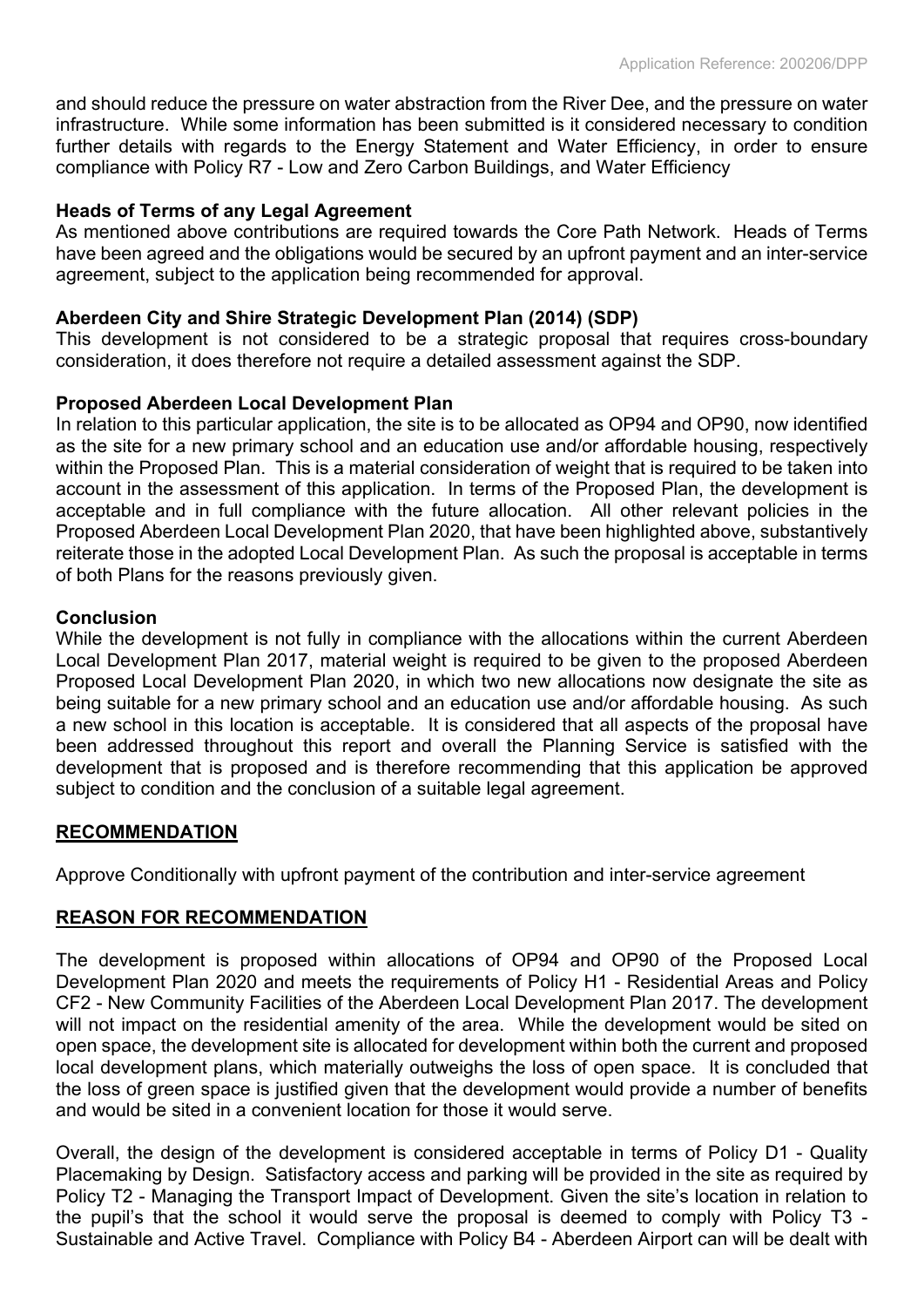### via conditions.

While the site will result in the loss of some trees, this has been justified and any remaining younger trees can be re-planted in appropriate locations. As such the proposal is compliant with Policy NE5 - Trees and Woodlands. The proposal ensures that sufficient surface water drainage can be accommodated within the site and as such complies with Policy NE6 - Flooding, Drainage and Water Quality. Given the previous use of the site, it is considered necessary to request the submission of a site investigation as a condition as required by Policy R2 - Degraded and Contaminated Land to ensure the site poses no risk. Sufficient facilities have been provided with regard to waste provision as per Policy R6 - Waste Management Requirements for New Development Finally a condition will ensure further information be submitted in order to comply with Policy R7 - Low and Zero Carbon Buildings, and Water Efficiency.

Overall, the development is considered acceptable and in compliance with the relevant policies of the Aberdeen Local Development Plan 2017 and the associated Supplementary Guidance. The development is also considered to comply with Policy WB3 - Noise, Policy NE4 - Our Water Environment, Policy NE5 - Trees and Woodland, Policy D1 - Quality Placemaking, Policy R5 - Waste Management Requirements for New Developments, Policy R2 - Degraded and Contaminated Land, Policy R6 - Low and Zero Carbon Buildings and Water Efficiency, Policy H1 - Residential Areas, Policy CF2 - New Community Facilities, Policy I1 - Infrastructure Delivery and Planning Obligations, Policy T2 - Sustainable Transport, Policy T3 - Parking and Policy B3 - Aberdeen International Airport and Perwinnes Radar. In light of the above there are no material considerations that warrant refusal of the application.

# **CONDITIONS**

# **Materials**

No works in connection with the development hereby approved shall commence unless details of the specification and colour of all the materials to be used in the external finish of the development have been submitted to and approved in writing by the planning authority. The development shall not be brought into use unless the external finish has been applied in accordance with the approved details, specification and colour.

Reason: In the interests of the appearance of the development and the visual amenities of the area.

# **Hours of Use**

The All-Weather Sports Pitch hereby approved shall only be used (excluding maintenance) by the school or for pre-arranged lets to other persons during the period from 9am to 8pm on Mondays to Fridays and from 10am to 8pm on Saturdays and Sundays and shall not be used outwith these times by the school or by any other person for any purpose.

Reason*:* In order to ensure that the development would not result in undue loss of amenity for surrounding properties.

# **Noise**

The building hereby approved shall not be brought into use unless a further assessment and report on the specific building services plant has been undertaken. This assessment and report shall then be submitted to and approved in writing by the planning authority in consultation with Environmental Health. Once approved, all mitigation measures recommended in the report should be implemented prior to the building being brought into use and retained in perpetuity.

Reason: To ensure that noise from the use of the development does not result in undue loss of amenity for surrounding properties.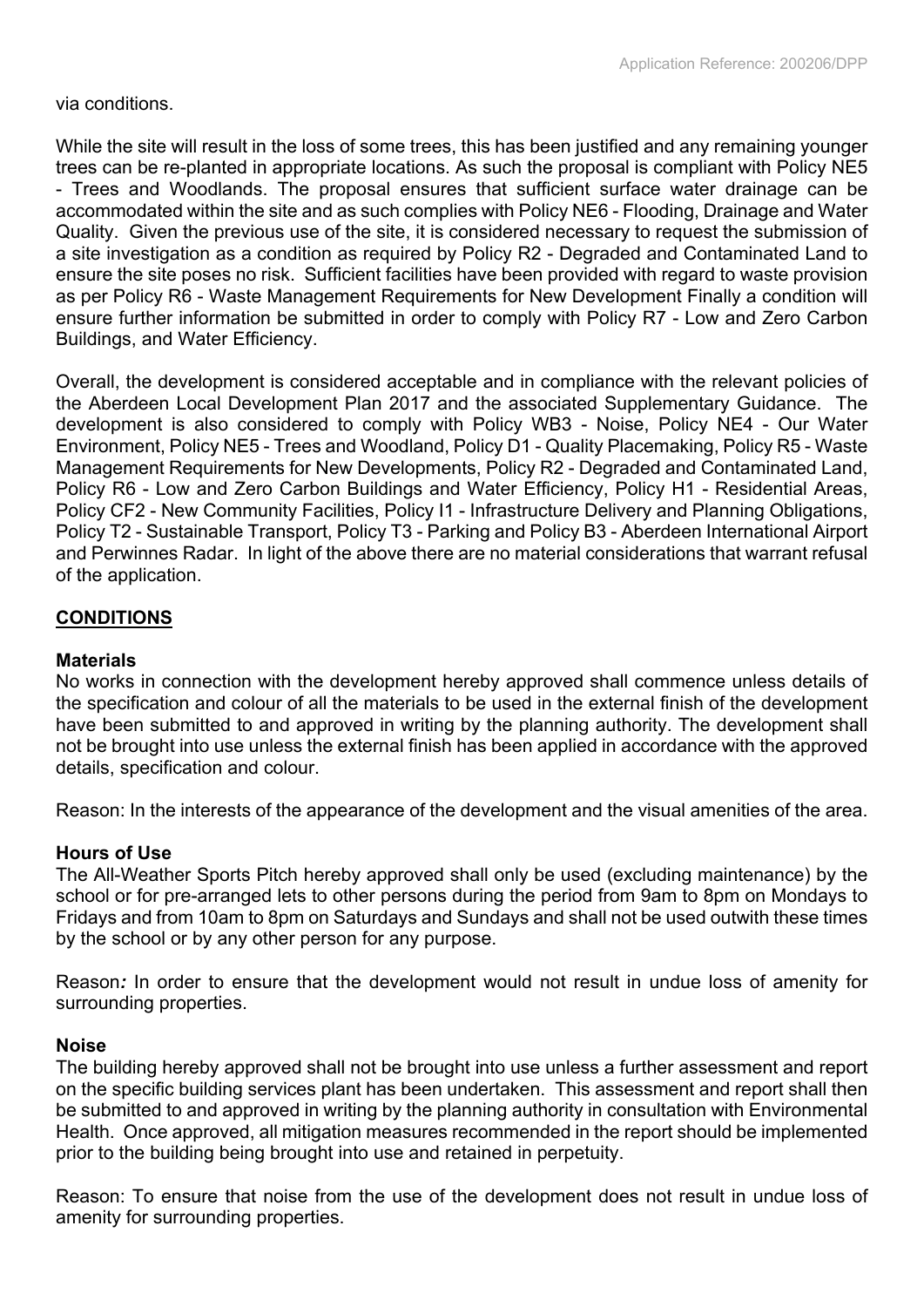# **Odour**

The building hereby approved shall not be brought into use unless an odour impact assessment has been undertaken once the kitchen design has been established. This assessment shall then be submitted to and approved in writing by the planning authority in consultation with Environmental Health. Once approved, all mitigation measures recommended in the report shall be implemented prior to the building being brought into use and retained in perpetuity.

Reason: To ensure that odour from the use of the development does not result in undue loss of amenity for surrounding properties.

# **Lighting Strategy**

The development hereby approved shall not be brought into use unless full details of the proposed lighting for the development and an impact assessment of obtrusive light from the development have been submitted to and approved in writing by the planning authority. Prior to the assessment being undertaken in accordance with a scope that has been agreed with the planning authority in consultation with Environmental Health. All lighting shall be provided and thereafter retained in perpetuity in accordance both with the approved scheme and the Guidance Notes for the Reduction of Obtrusive Light issued by the Institution of Lighting Professionals (GN01:2011) and any such guidance notes that replace or supersede them.

Reason: In order to minimise the amount of obtrusive lighting from the development in the interests of the residential and visual amenity of the surrounding area.

# **Traffic Restrictions**

The building hereby approved shall not be brought into use unless the existing traffic management signage within the surrounding road network have been implemented. The extent of the works shall be agreed with the Council's Traffic Management Team.

Reason: In the interests of road safety and providing a safe route to school.

# **Travel Plan**

The development hereby approved shall not be brought into use unless a Travel Plan for that building has been submitted to and approved in writing by the planning authority. The Travel Plan shall encourage more sustainable means of travel and shall include mode share targets. It shall identify measures to be implemented, the system of management monitoring review, reporting and duration of the incorporated measures designed to encourage modes other than the private car. The building shall not be brought into use unless the measures set out in its approved Travel Plan have been implemented in full.

Reason: In the interests of encouraging a more sustainable means of travel to and from the proposed development.

# **Foul and Surface Water Drainage Arrangements**

The building hereby approved shall not be brought into use unless the proposed foul and surface water drainage arrangements have been provided in accordance with the approved plans and the Drainage Assessment, prepared by Fairhurst, dated March 2019 (project reference 132043). The foul and surface water drainage arrangements shall be permanently retained thereafter in accordance with the approved maintenance scheme contained within the Drainage Strategy.

Reason: In order to ensure that adequate drainage facilities are provided, and retained, in the interests of the amenity of the area.

#### **Bird Management**

Development shall not commence until a Bird Hazard Management Plan has been submitted to and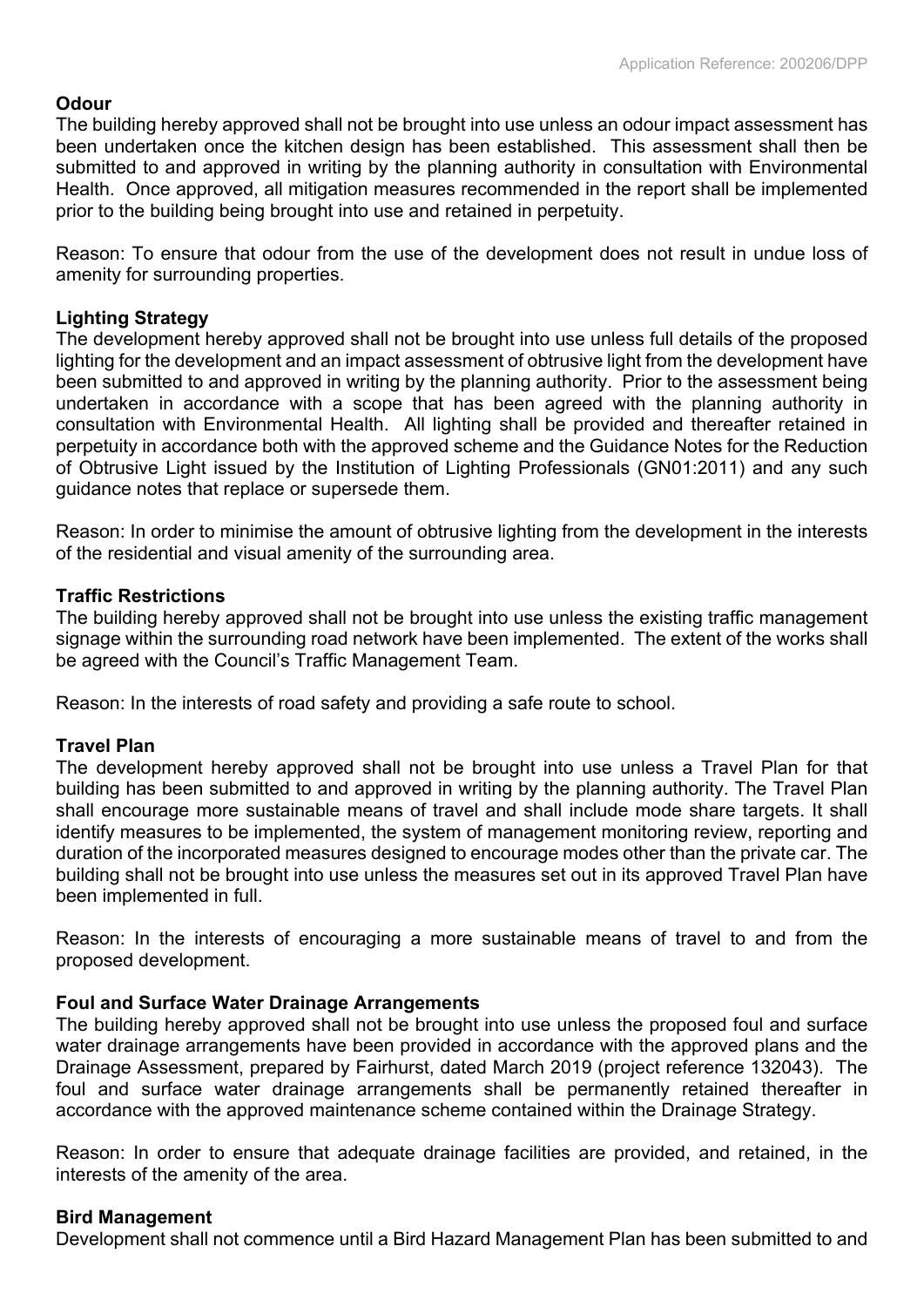approved in writing by the planning authority in consultation with Aberdeen Airport. The submitted plan shall include details of:

Management of any flat/shallow pitched roofs (of less than 15 degrees) on buildings within the site which may be attractive to nesting, roosting and "loafing" birds. The management plan shall comply with Advice Note 8 'Potential Bird Hazards from Building Design' and any such guidance notes that replace or supersede them.

The Bird Hazard Management Plan shall be implemented as approved, on completion of the development and shall remain in force for the life of the building. No subsequent alterations to the plan are to take place unless they have been submitted to, and approved in writing by, the planning authority in consultation with Aberdeen Airport.

Reason: It is necessary to manage the development in order to minimise its attractiveness to birds which could endanger the safe movement of aircraft and the operation of Aberdeen Airport.

#### **Landscaping Scheme**

No works in connection with the development hereby approved shall commence unless a scheme of hard and soft landscaping works has been submitted to and approved in writing by the planning authority.

Details of the scheme shall include:

- a) Existing and proposed finished levels.
- b) The location of re-planted trees or compensatory planting.
- c) The location of new trees, shrubs, hedges and grassed areas.
- d) A schedule of planting to comprise species, plant sizes and proposed numbers and density.
- e) The location, design and materials of all hard landscaping works including walls, fences, gates, and play equipment.
- f) An indication of existing trees, shrubs and hedges to be removed.
- g) A programme for the implementation, completion and subsequent management of the proposed landscaping.

All soft and hard landscaping proposals shall be carried out in accordance with the approved planting scheme and management programme. Any planting which, within a period of 5 years from the completion of the development, in the opinion of the planning authority is dying, being severely damaged or becoming seriously diseased, shall be replaced by plants of similar size and species to those originally required to be planted. Once provided, all hard landscaping works shall thereafter be permanently retained.

Reason: To ensure the implementation and management of a satisfactory scheme of landscaping which will help to integrate the proposed development into the local landscape in the interests of the visual amenity of the area.

#### **Tree Protection**

No works in connection with the development hereby approved shall commence unless the tree protection measures have been implemented in full in accordance with the approved tree protection plan, plan reference TPS-2002-TP. No materials, supplies, plant, machinery, soil heaps, changes in ground levels or construction activities shall be permitted within the protected areas without the written consent of the planning authority and no fire shall be lit in the position where the flames could extend to within 5 metres of foliage, branches or trunks. The approved tree protection measures shall be retained in situ until the development has been completed.

Reason: In order to ensure adequate protection for the trees and hedges on the site during the construction of development, and in the interests of the visual amenity of the area.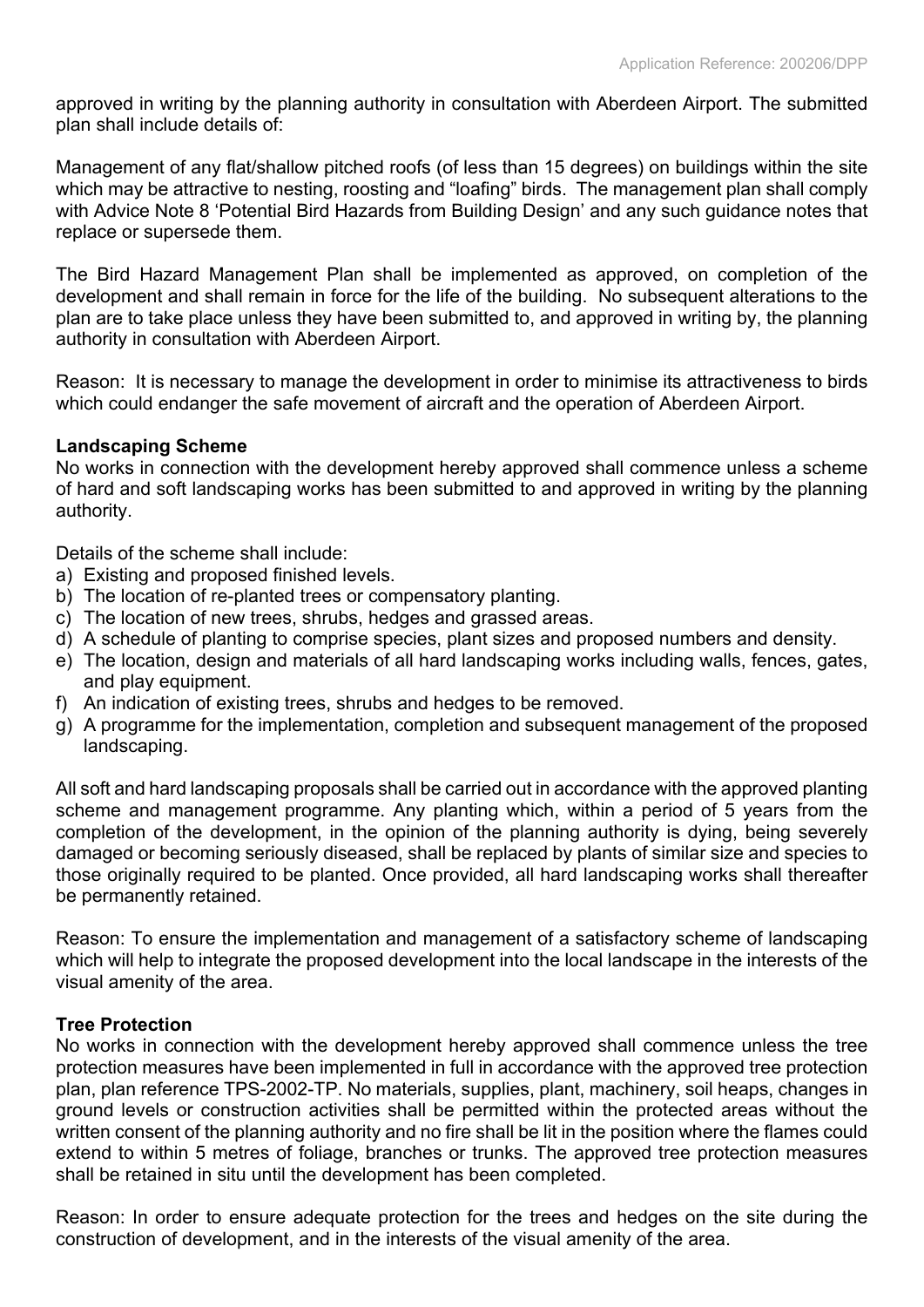# **Environmental Enhancements**

No works in connection with the development hereby approved shall commence unless a scheme of environmental enhancements has been submitted to and approved in writing by the planning authority in consultation with the Scottish Environmental Protection Agency. Once approved the scheme shall be implemented in full.

Reason: To ensure the offset of environmental impacts and contribute to and enhance the natural environment and support Policy D1 – Quality Placemaking by Design.

# **Site Investigation**

No development shall take place unless it is carried out in full accordance with a scheme to address any significant risks from contamination on the site which has been submitted to and approved in writing by the planning authority.

The scheme shall follow the procedures outlined in "Planning Advice Note 33 Development of Contaminated Land" and shall be conducted by a suitably qualified person in accordance with best practice as detailed in "BS10175 Investigation of Potentially Contaminated Sites - Code of Practice" and other best practice guidance and shall include:

- 1. An investigation to determine the nature and extent of contamination
- 2. A site-specific risk assessment
- 3. A remediation plan to address any significant risks and ensure the site is fit for the use proposed
- 4. Verification protocols to demonstrate compliance with the remediation plan

Reason: In order to ensure any potential contamination of the site is dealt with appropriately in the interests of public and environmental safety.

# **Scheme of Remediation**

No building on the development site shall be brought into use unless:

- 1. Any long-term monitoring and reporting that may be required by the approved scheme of contamination or remediation plan, or that otherwise has been required by the planning authority in writing, is being undertaken; and
- 2. A report specifically relating to the building has been submitted and approved in writing by the planning authority that verifies that remedial works to fully address contamination issues related to the building have been carried out, unless the planning authority has given written consent for a variation.

The building on the application site shall not be brought into use unless a report has been submitted to and approved in writing by the planning authority that verifies that the remedial works have been carried out in full accordance with the remediation plan.

Reason: To ensure that the site and it's buildings are suitable and fit for use by humans, and is free of contamination, or hazardous substances for human beings.

# **Carbon Neutrality and Water Efficiency**

No building hereby approved shall be erected unless an Energy Statement and Water Efficiency applicable to that building has been submitted to and approved in writing by the planning authority.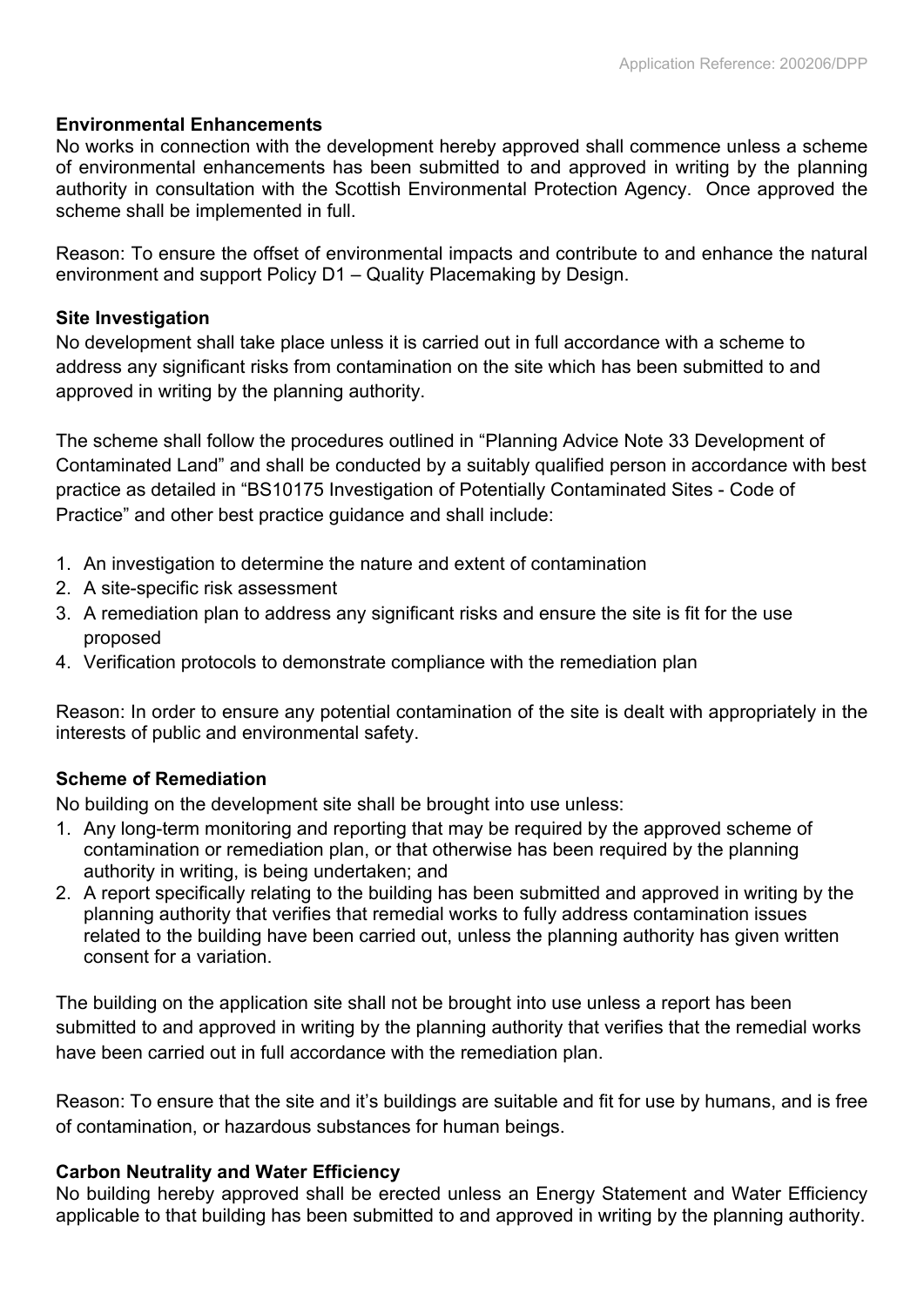The Energy Statement shall include the following items:

- a) Full details of the proposed energy efficiency measures and/or renewable technologies to be incorporated into the development;
- b) Calculations using the SAP or SBEM methods which demonstrate that the reduction in carbon dioxide emissions rates for the development, arising from the measures proposed, will enable the development to comply with Policy R7 of the Aberdeen Local Development Plan 2017.

The Water Efficiency Statement shall include details of all proposed water saving technologies and techniques.

The development shall not be brought into use unless it has been constructed in full accordance with the approved details in both statements. All measures shall be retained in place and fully operational thereafter.

Reason: to ensure this development complies with the on-site carbon reductions required in Scottish Planning Policy and Policy R7 of the Aberdeen Local Development Plan 2017.

# **ADVISORY NOTES FOR APPLICANT**

#### **Bird Hazard Management Plan**

The Bird Hazard Management Plan must ensure that flat/shallow pitched roofs be constructed to allow access to all areas by foot using permanent fixed access stairs ladders or similar. The owner/occupier must not allow gulls, to nest, roost or loaf on the building. Checks must be made weekly or sooner if bird activity dictates, during the breeding season. Outside of the breeding season gull activity must be monitored and the roof checked regularly to ensure that gulls do not utilise the roof. Any gulls found nesting, roosting or loafing must be dispersed by the owner/occupier when detected or when requested by Aberdeen Airport Airside Operations staff. The owner/occupier must remove any nests or eggs found on the roof.

The breeding season for gulls typically runs from March to June. The owner/occupier must obtain the appropriate licences where applicable from Scottish Natural Heritage (SNH) before the removal of nests and eggs.

# **Waste**

- Business premises need to be provided with a bin store to allocate, within the property, the waste and recycling bins
- Commercial waste bins cannot be stored on the street any day of the week as per Council Policy 2009 (Obstructions- Commercial Waste Bins). Infringement on the Council Policy can lead to a fine of £500 per bin as adopted by the Enterprise, Strategic Planning and Infrastructure Committee on 29<sup>th</sup> August 2013
- There are many waste contract collection providers operating in Aberdeen and each one provides different collection of waste and recycling services. For this reason, business premises need to liaise with their waste contract collection to ensure the correct management of their waste.
- Business premises have a legal Duty of Care covering all the waste they produce. This means that it is the Business premises responsibility to manage and dispose of any waste correctly.
- The Waste (Scotland) 2012 requires that all businesses from 1<sup>st</sup> January 2014 are required to separate paper, cardboard, glass, plastic and metals for recycling. Some businesses will additionally be required to separate their food waste (where food waste >5kg per week).
- General tips for site and hopefully the chosen waste collection contractor will detail this but for access, the following is needed:
	- o An area of hard standing at storage and collections point(s)